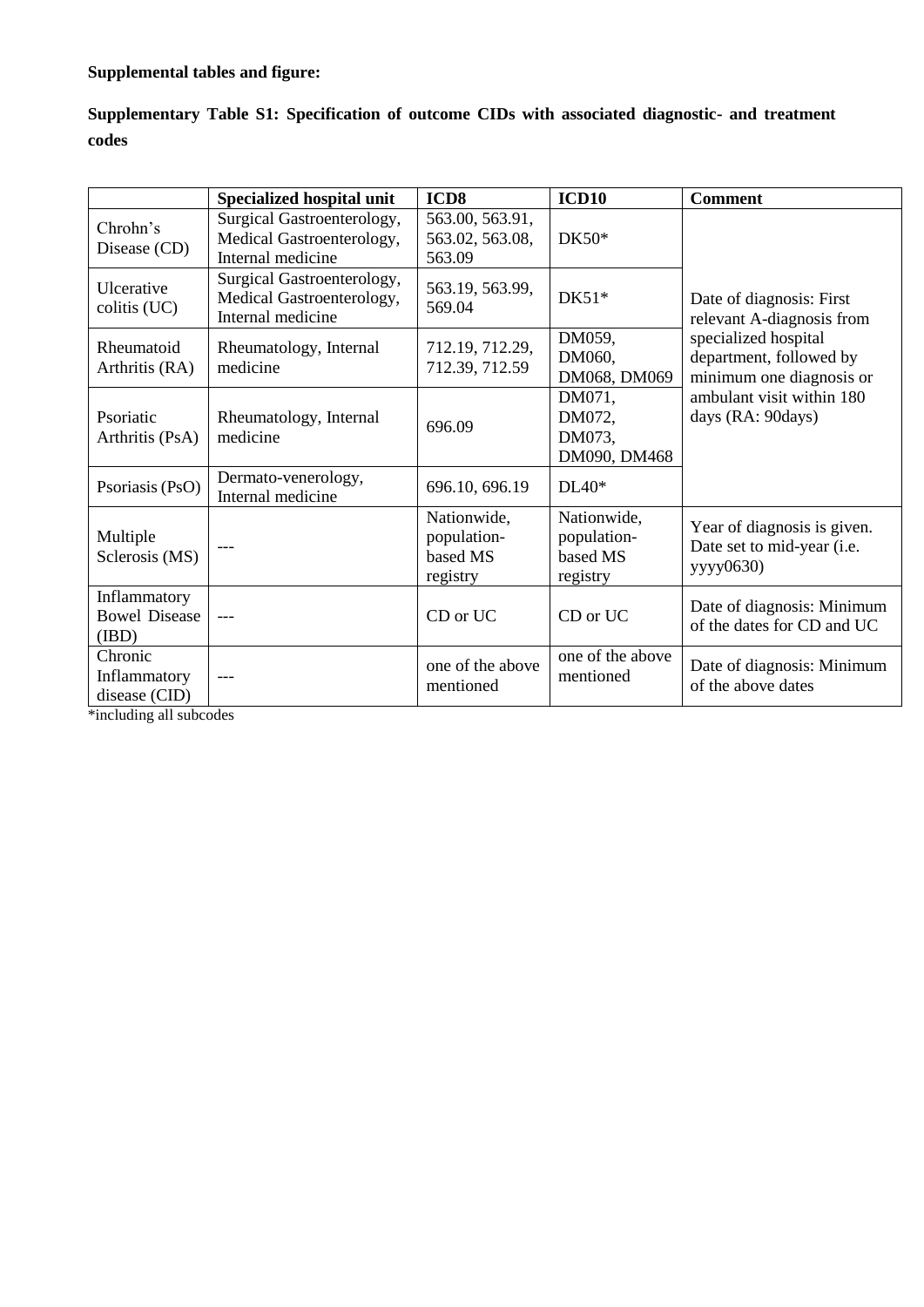**Supplementary Table S2: Hazard ratios (HR, 95%CI, and p-values) of risk of developing late-onset CID from multiple Cox-regression. Main exposure variable is fibre intake.** 

| Covariate             | <b>HR</b>     | 95% CI        | p-value |
|-----------------------|---------------|---------------|---------|
| <b>Fibre</b>          |               |               |         |
| Low                   | 1.04          | $0.89 - 1.22$ | 0.60    |
| <b>Medium</b>         | 1.04          | $0.91 - 1.18$ | 0.58    |
| <b>High</b>           | 1 (reference) |               | $---$   |
| Age                   | 1.00          | $0.99 - 1.02$ | 0.43    |
| <b>Sex</b>            |               |               |         |
| <b>Male</b>           | 0.70          | $0.62 - 0.78$ | < 0.001 |
| <b>Female</b>         | 1 (reference) |               | $---$   |
| <b>Energy intake</b>  | 1.00          | 0.98-1.03     | 0.98    |
| <b>Alcohol</b>        | 1.00          | $0.99 - 1.00$ | 0.12    |
| <b>Smoking</b>        |               |               |         |
| <b>Never</b>          | 1 (reference) | ---           | ---     |
| <b>Former smoking</b> | 1.39          | 1.22-1.58     | < 0.001 |
| <b>Current smoker</b> | 1.82          | 1.61-2.04     | < 0.001 |
| <b>Education</b>      |               |               |         |
| Less than 8 years     | 1 (reference) | ---           | ---     |
| 8-9 years             | 0.97          | $0.88 - 1.09$ | 0.64    |
| $10+ years$           | 0.92          | $0.80 - 1.05$ | 0.22    |
| Comorbidity           |               |               |         |
| N <sub>0</sub>        | 1 (reference) | $---$         | ---     |
| Yes                   | 3.69          | 3.13-4.34     | < 0.001 |
| Married/cohabitant    |               |               |         |
| N <sub>0</sub>        | 1 (reference) | $---$         | ---     |
| Yes                   | 0.99          | $0.89 - 1.10$ | 0.88    |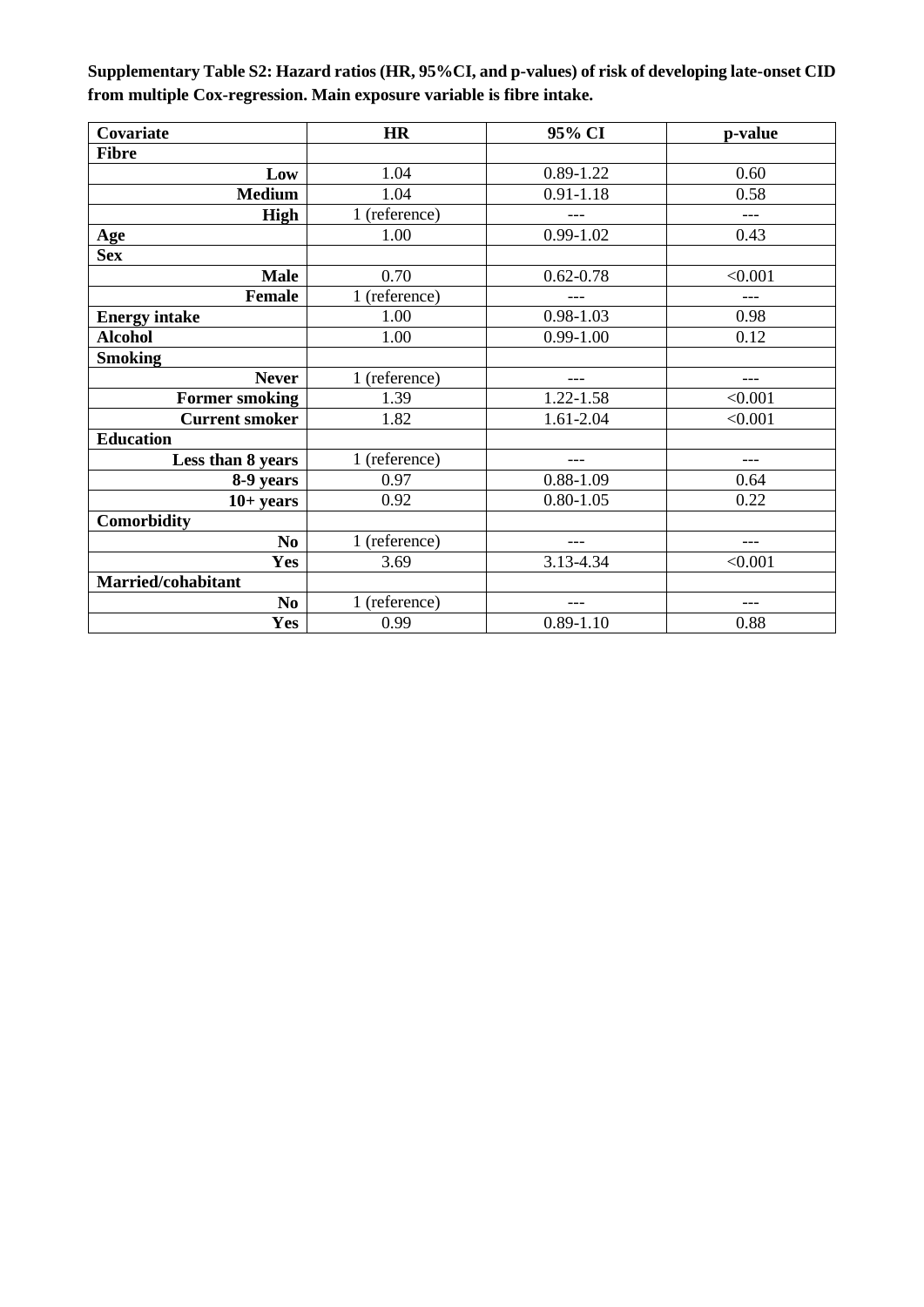| <b>Exposure</b>            | 0.5 year delay        |                       | 1 year delay          |                       | 5 year's delay        |                       |  |
|----------------------------|-----------------------|-----------------------|-----------------------|-----------------------|-----------------------|-----------------------|--|
|                            | <b>Unadjusted HR</b>  | <b>Adjusted</b> ** HR | <b>Unadjusted HR</b>  | <b>Adjusted</b> ** HR | <b>Unadjusted HR</b>  | <b>Adjusted</b> ** HR |  |
|                            | $(95\%CI)$ (N=55,959) | $(95\%CI)$ (N=54,194) | $(95\%CI)$ (N=55,829) | $(95\%CI)$ (N=54,072) | $(95\%CI)$ (N=54,059) | $(95\%CI)$ (N=52,435) |  |
| Number $(\% )$ of cases    | 1,719(3.1)            |                       | 1,676(3.0)            |                       | 1,238(2.3)            |                       |  |
| Dietary fibre -            |                       |                       |                       |                       |                       |                       |  |
| tertiles of g/day          |                       |                       |                       |                       |                       |                       |  |
| Lowest                     | 1.10(0.96;1.26)       | 0.99(0.83;1.19)       | 1.12(1.00;1.26)       | 1.02(0.87;1.20)       | 1.10(0.96;1.26)       | 0.99(0.83;1.19)       |  |
| Middle                     | 1.04(0.90;1.19)       | 1.00(0.86;1.16)       | 1.05(0.94;1.19)       | 1.02(0.90;1.17)       | 1.04(0.90;1.19)       | 1.00(0.86;1.16)       |  |
| Highest                    | $1$ (ref)             | $1$ (ref)             | $1$ (ref)             | $1$ (ref)             | $1$ (ref)             | $1$ (ref)             |  |
| Meat - tertiles of         |                       |                       |                       |                       |                       |                       |  |
| g/day                      |                       |                       |                       |                       |                       |                       |  |
| Lowest                     | $1$ (ref)             | $1$ (ref)             | $1$ (ref)             | $1$ (ref)             | $1$ (ref)             | $1$ (ref)             |  |
| Middle                     | 1.06(0.92;1.21)       | 1.03(0.89;1.18)       | 0.99(0.88;1.12)       | 0.97(0.86;1.10)       | 1.06(0.92;1.21)       | 1.03(0.89;1.18)       |  |
| Highest                    | 1.05(0.91;1.20)       | 0.99(0.85;1.16)       | 1.01(0.90;1.13)       | 0.96(0.84;1.10)       | 1.05(0.91;1.20)       | 0.99(0.85;1.16)       |  |
| <b>Combined exposure</b>   |                       |                       |                       |                       |                       |                       |  |
| - combinations of          |                       |                       |                       |                       |                       |                       |  |
| tertiles of meat and       |                       |                       |                       |                       |                       |                       |  |
| fibre intake*              |                       |                       |                       |                       |                       |                       |  |
| Low risk <sup>a</sup>      | $1$ (ref)             | $1$ (ref)             | $1$ (ref)             | $1$ (ref)             | $1$ (ref)             | $1$ (ref)             |  |
| Medium risk $A^b$          | 0.97(0.84;1.12)       | 0.92(0.79;1.08)       | 1.01(0.90;1.15)       | 0.96(0.84;1.10)       | 0.97(0.84;1.12)       | 0.92(0.79;1.08)       |  |
| Medium risk B <sup>c</sup> | 1.03(0.89;1.18)       | 0.94(0.80;1.11)       | 1.08(0.96;1.22)       | 1.00(0.87;1.15)       | 1.03(0.89;1.18)       | 0.94(0.80;1.11)       |  |
| High risk $d$              | 1.20 (0.98;1.46)      | 1.05(0.86;1.29)       | 1.13(0.95;1.34)       | 1.00(0.83;1.19)       | 1.20(0.98;1.46)       | 1.05(0.86;1.29)       |  |

**Supplementary Table S3: Unadjusted and covariate-adjusted Hazard Ratios (HR (95%CI)) from Cox-analyses on participants identified with a 0.5, 1, and 5 year's delay after interview**

\*Combined exposure: <sup>a</sup> low/medium intake of meat and medium/high intake of fibres; <sup>b</sup> high intake of meat and medium/high intake of fibres; <sup>c</sup> low/medium intake of meat and low intake of fibres; <sup>d</sup> high intake of meat and low intake of fibres.

\*\* Model adjusted for age, sex, energy (MJ/day), alcohol intake (g/day), smoking status (never, former, current), education (<8years, 8-9years, >9years), civil status (Living alone, cohabiting), and co-morbidity (Charlson comorbidity index 1+vs 0).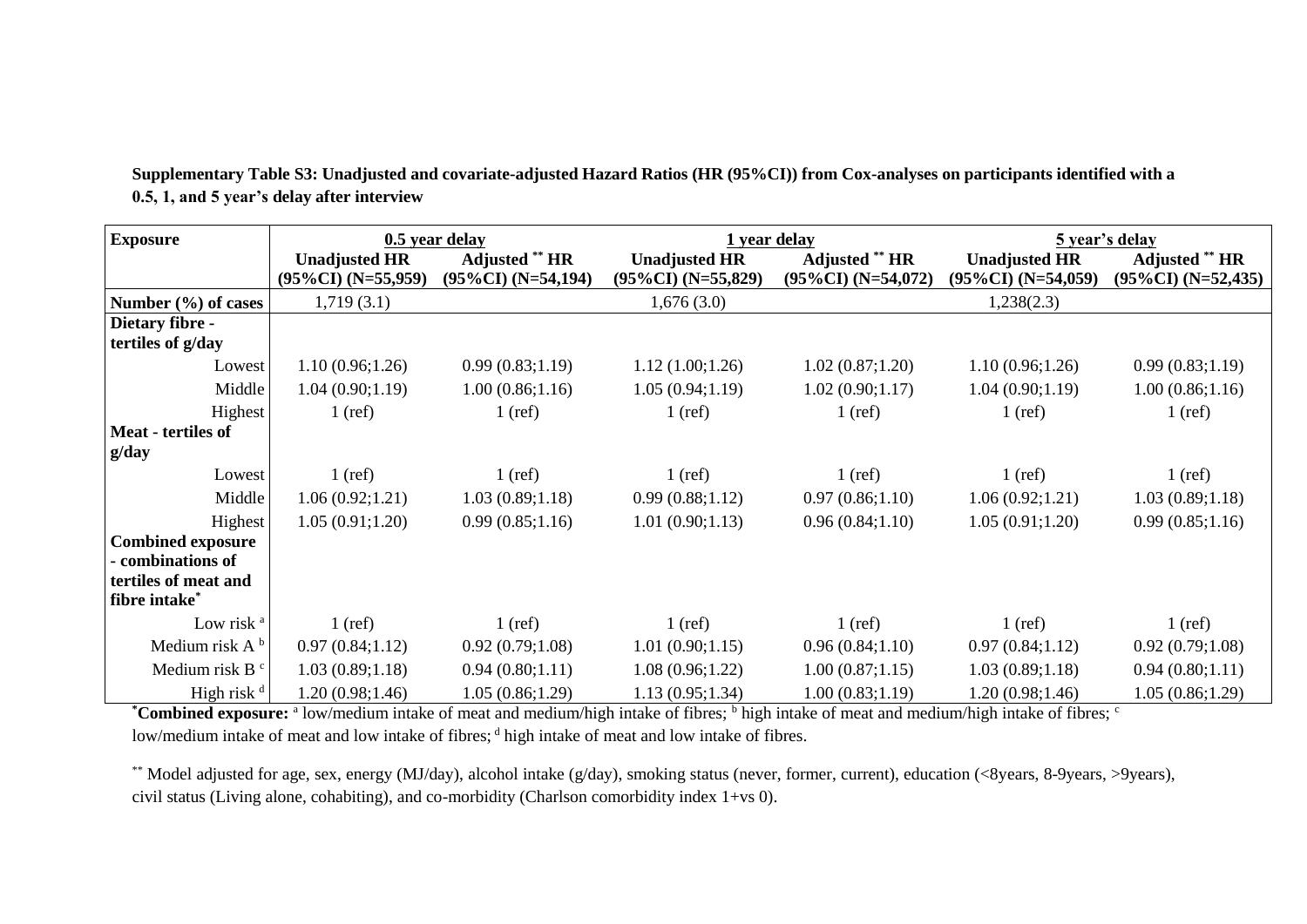| <b>Exposure</b>             | <b>Inflammatory bowel</b> | <b>Rheumatoid arthritis</b> | <b>Psoriasis (PsO)</b> | Psoriatic arthritis   | <b>Multiple sclerosis (MS)</b> |
|-----------------------------|---------------------------|-----------------------------|------------------------|-----------------------|--------------------------------|
|                             | disease (IBD)             | (RA)                        |                        | (PsA)                 |                                |
|                             |                           |                             |                        |                       | <b>Unadjusted HR</b>           |
|                             | <b>Unadjusted HR</b>      | <b>Unadjusted HR</b>        | <b>Unadjusted HR</b>   | <b>Unadjusted HR</b>  | $(95\%CI)$ (N=56,281)          |
|                             | $(95\%CI)$ (N=56,351)     | $(95\%CI)$ (N=56,337)       | $(95\%CI) (N=56,349)$  | $(95\%CI)$ (N=56,397) |                                |
| Number $(\% )$ of cases     | 542(1.0)                  | 799 (1.4)                   | 357(0.6)               | 97(0.2)               | 50(0.1)                        |
| Dietary fibre - tertiles of |                           |                             |                        |                       |                                |
| g/day                       |                           |                             |                        |                       |                                |
| Lowest                      | 1.12(0.91;1.38)           | 1.09(0.92;1.29)             | 1.23(0.95;1.59)        | 0.83(0.52;1.34)       | 1.48(0.73;3.00)                |
| Middle                      | 1.11(0.90; 1.36)          | 1.05(0.89;1.25)             | 1.08(0.83;1.40)        | 0.74(0.45;1.20)       | 1.38(0.68;2.82)                |
| Highest                     | $1$ (ref)                 | $1$ (ref)                   | $1$ (ref)              | $1$ (ref)             | $1$ (ref)                      |
| Meat - tertiles of g/day    |                           |                             |                        |                       |                                |
| Lowest                      | $1$ (ref)                 | $1$ (ref)                   | $1$ (ref)              | $1$ (ref)             | $1$ (ref)                      |
| Middle                      | 1.09(0.89;1.34)           | 0.87(0.74;1.03)             | 1.10(0.85;1.44)        | 0.97(0.59;1.60)       | 0.95(0.48;1.87)                |
| Highest                     | 0.99(0.80;1.22)           | 0.91(0.77;1.07)             | 1.33(1.03;1.71)        | 1.08(0.67;1.75)       | 1.01(0.52;1.98)                |
| <b>Combined exposure -</b>  |                           |                             |                        |                       |                                |
| combinations of tertiles    |                           |                             |                        |                       |                                |
| of meat and fibre intake*   |                           |                             |                        |                       |                                |
| Low risk $a$                | $1$ (ref)                 | $1$ (ref)                   | $1$ (ref)              | $1$ (ref)             | $1$ (ref)                      |
| Medium risk $A^b$           | 1.05(0.85;1.31)           | 0.93(0.77;1.11)             | 1.27(0.98;1.65)        | 1.00(0.60;1.65)       | 1.10(0.53;2.26)                |
| Medium risk B <sup>c</sup>  | 1.17(0.95;1.44)           | 1.01(0.85;1.20)             | 1.20(0.92;1.57)        | 0.88(0.52;1.48)       | 1.29(0.65;2.57)                |
| High risk $d$               | 0.87(0.62;1.22)           | 1.10(0.86;1.41)             | 1.60(1.13;1.26)        | 1.18(0.59;2.35)       | 1.29 (0.48;3.44)               |

**Supplementary Table S4: Unadjusted Hazard Ratios (HR (95%CI)) for Inflammatory Bowel Disease (IBD), Rheumatoid Arthritis (RA), Psoriasis (PsO), Psoriatic arthritis (PsA) and Multiple sclerosis (MS).**

\***Combined exposure:** a low/medium intake of meat and medium/high intake of fibres; b high intake of meat and medium/high intake of fibres; c low/medium intake of meat and low intake of fibres; <sup>d</sup> high intake of meat and low intake of fibres.